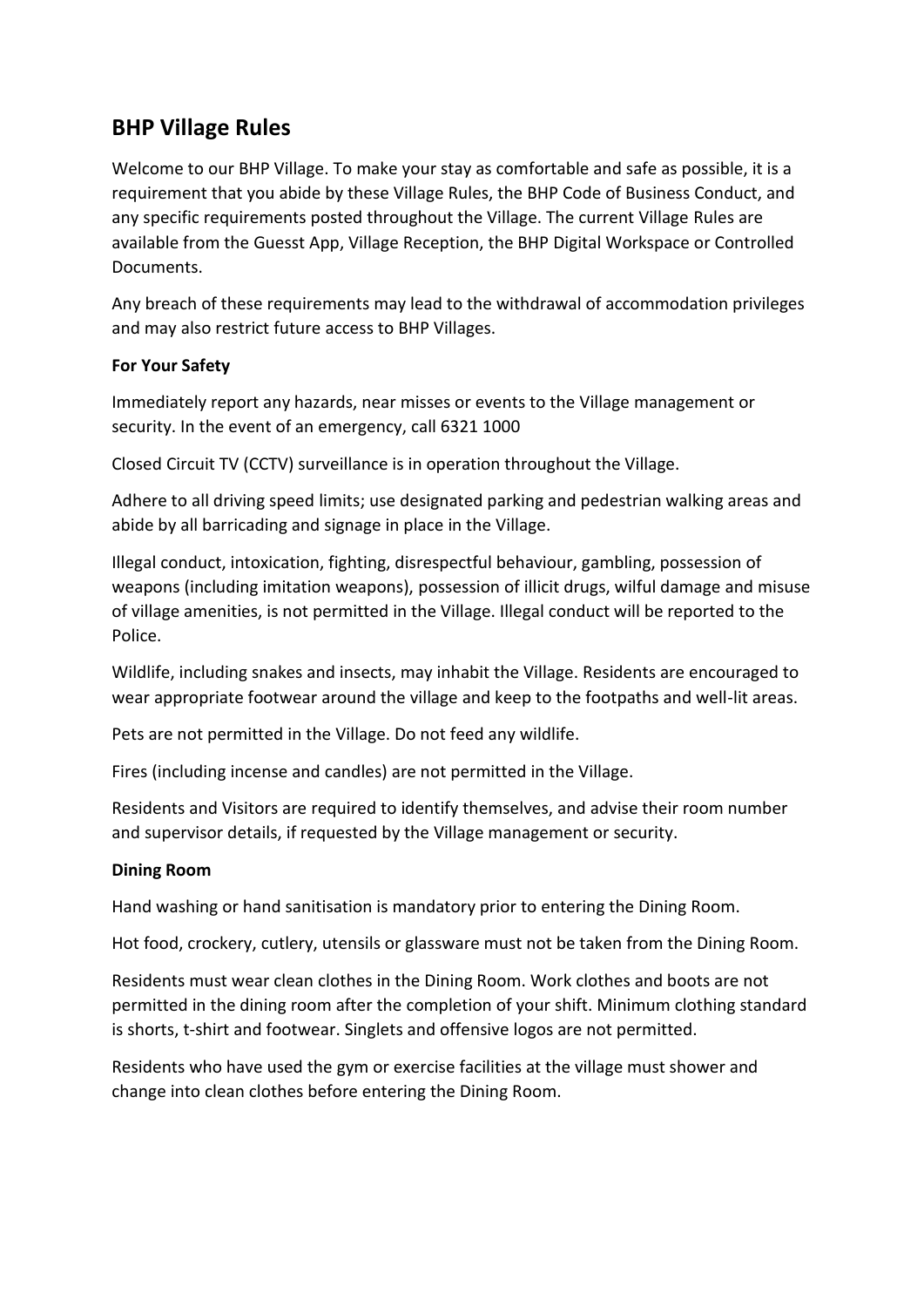## **Accommodation**

Alterations to the Village or tampering with Village property (including safety equipment, fire alarms, smoke detectors, locks and keys/cards) is not permitted. Village property is not to be removed or relocated from the Village areas or rooms without the approval of the Village management. Missing or deliberately damaged property may be charged to the resident at replacement cost.

Personal property is the responsibility of the resident. It is recommended that insurance for personal property is obtained. BHP and any service providers accept no responsibility for theft, loss or damage of any personal property.

Residents are only permitted to stay in the room allocated to them as per the SAMs booking system. Keys are not to be duplicated, altered or swapped between residents.

Residents must keep their room clean and tidy between room servicing. Personal property (including training or gym equipment, furniture, plants or bikes) must not inhibit the service provider from carrying out their duties in a safe manner including cleaning and maintaining the Village, rooms or veranda areas in front of rooms.

If personal items are left in a permanently vacated room, they will be bagged and tagged and then disposed of after three (3) months.

Residents are responsible for the correct disposal of any medical waste (e.g. needles used for diabetics). Only medically approved sharps are permitted in the Village and all sharps must be disposed of in a responsible manner in containers provided.

Appliances (except where company provided) with hot plates or exposed elements such as toasters, grills, gas or fuel cookers and burners are not permitted in or near rooms. Personal appliances such as blenders, hair dryers, kettles, and microwaves may be used but it is the responsibility of the resident to ensure that the appliance is safe, meets Australian Standards and is fit for purpose and is cleaned.

Lost or missing room keys/cards must be reported immediately. Contact Reception during office hours or call security after hours. Loss of keys/cards may incur a charge for replacement.

Rooms may be inspected and maintained by a NPI representative or authorised person as per the NPI Maintenance Room Entry Procedure. Night shift workers shall allow maintenance and cleaning personnel access to the room outside of noise curfew hours.

BHP, Village Management, Security or delegates may conduct searches of Village rooms, resident belongings or vehicles for all BHP employees and contractors on a random basis or where there is a reasonable suspicion that a resident is in possession of prohibited items, including, for example, drugs, weapons, stolen goods, full-strength alcohol or alcohol in excess of the permitted possession limits.